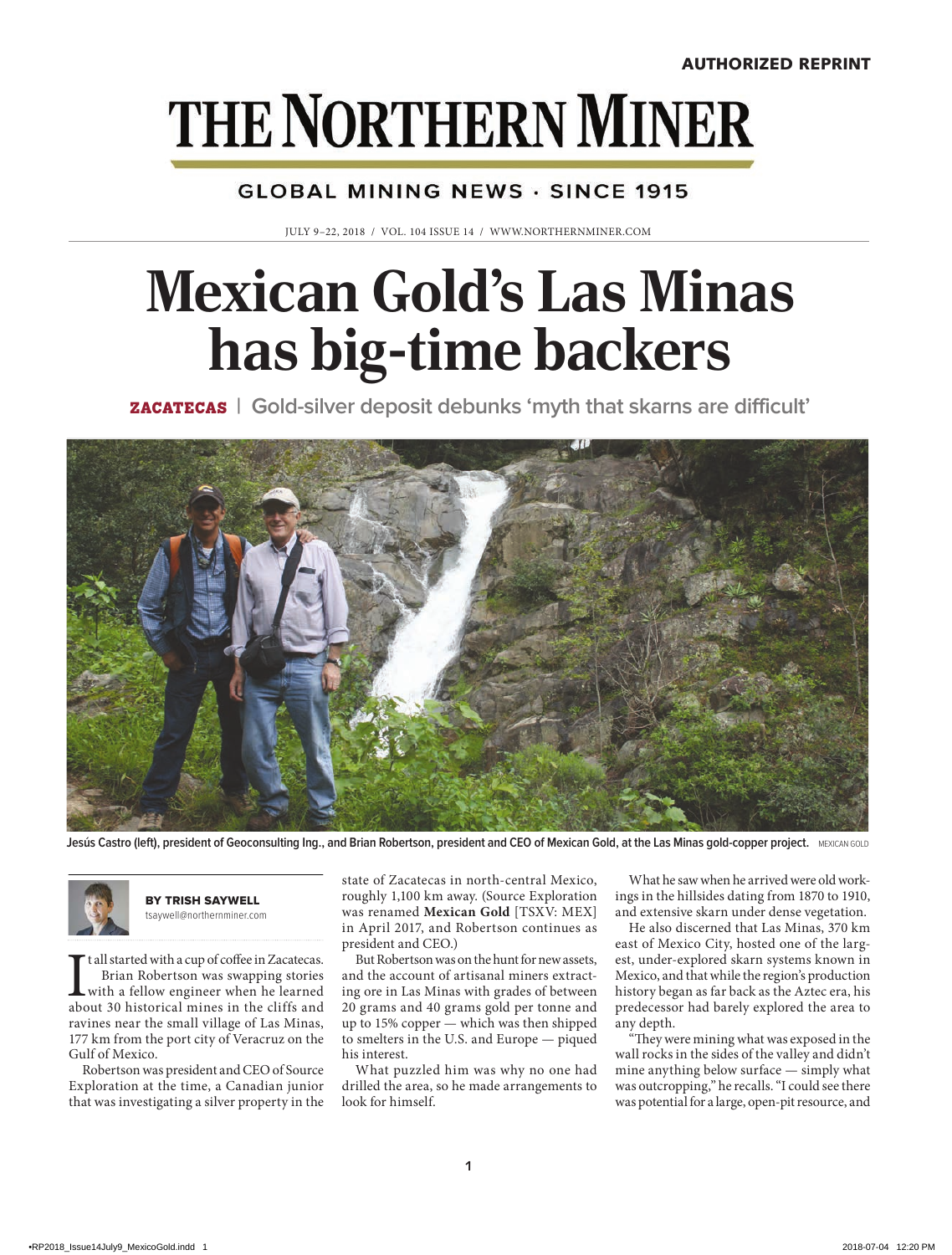## **THE NORTHERN MINER**

**GLOBAL MINING NEWS - SINCE 1915** 

potential for undiscovered high-grade zones they weren't aware of."

After optioning the concessions in late 2009, Source Exploration raised enough money to start drilling them in 2011.

Matt Liard, now the company's senior consulting geologist, remembers being asked to take a look at Las Minas in early 2013 before he started working for the company.

One of his clients, worried about Source Exploration's languishing share price, had asked him to evaluate the project and determine whether he was throwing his money away.

Liard concluded it was far from a poor investment.

Not only were Source's assay results impressive, but with no previous drilling to guide it, the company had hit ore-grade, substantiallength intersections at each of six or seven old showings.

"When I put the drilling into a 3-D modelling software, the first thing I noticed was that I felt we could probably go in there and start drilling for resource right away," he recalls. "I thought, of anything I had looked at in the previous five or six years, Las Minas was one that you could go in with a small amount of money and drill off a resource."

Liard was so keen on the project that he presented it to several of his contacts in the industry, some of whom got behind the project at the start of 2014. "We were able to finance it through some pretty bad times," Liard says, "but that's why we were able to get into this opportunity, when normally we probably couldn't have, because it was a high-quality project."

Source Exploration's fortunes brightened early last year, when Palisade Global Investments, an offshore merchant banking and investment group, became the company's largest shareholder.

Sean Zubick, cofounder of Palisade, got a call in February 2017 from Matt Geiger, a fund manager and founder of MJG Capital in California, who recommended that Zubick and his team take a look at the project.

"He's one of the smartest money runners I've met, and I've made it a personal mission to meet them all," Zubick says, adding that Las Minas, which means "the mines" in English, must be a pretty good place to look for gold.

"After speaking to Matt, we asked our inhouse geologist, Denis Lavoilette, to take a deep dive through all the drill data. We talked to management and every board member, and the overall consensus was that it was a fantastic asset," Zubick says. "I still remember the phone call from Denis, who said, 'Sean, there's 1 million equivalent oz. gold here,' and I was staring at a 2-million market cap that had just rolled back 10 for one. So we jumped."

In March 2017 Palisade acquired 6.6 million units at 15¢ a unit for a 12.7% stake in Source Exploration (22.5% fully diluted), and then bumped that up in May to 15.9% (26.7% fully diluted).

Palisade remains the largest shareholder today with a 19.8% stake.

The first thing Zubick and Palisade Global cofounder Collin Kettell did was restructure the company's US\$700,000 debt and recapitalize the company.

Palisade also recruited Ali Zamani as chairman. Zamani, managing partner of Overlook Investments LLC, had managed Goldman Sachs' proprietary investments in publicly traded mining and material companies from 2004 until 2012.

In August 2017, Mexican Gold calculated a resource estimate on two of eight known mineralized zones — El Dorado–Juan Bran and Santa Cruz.

The open-pit, modelled resource estimate delineated 304,000 oz. gold equivalent in the measured and indicated category (5 million tonnes grading 1.90 grams gold-equivalent per tonne), and another 719,000 oz. gold equivalent in 10.3 million inferred tonnes at 2.17 grams gold-equivalent per tonne).

The resource is based on 19,600 metres of diamond drilling in 140 holes.

The company has carried out five drill campaigns since 2011 and delivered a 91% success rate, with mineralization found in 158 of 173 holes for a total of 25,600 metres.

"When you do a deep dive in due diligence, and when it comes out with a million ounces of gold equivalent in front of you at a \$2-million market cap, you'd better be ready to jump, because these opportunities only come up once in a lifetime," Zubick says in a telephone interview from Machu Picchu in Peru, where he's celebrating his 35th birthday. "Now I'm sitting here staring at a \$15-million market cap company and I ask myself: 'Would I buy a million ounces of gold in the ground for \$15 million? It's still really cheap."

In November, Palisade brought in a number of well-heeled investors after the company reported assays from resource-expansion drilling that includes a 54-metre interval grading 6.91 grams gold-equivalent per tonne. The intercept marks a new discovery and the area has been named the El Dorado Dike Contact Zone.

Mexican Gold's trading volume that day spiked to a record high.

"When we hit that hole and had that 4.5 million shares being traded we crossed a bunch of long-term investors into the stock with our shares, and we used that capital to exercise our warrants, giving more money into the treasury for the next phase of drilling," Zubick says.

The new investors included Paul Matysek, who over his career has sold six small-cap resource companies for over \$10 billion. (His most recent deal was the US\$265-million sale of Lithium X to Chinese investment firm NextView in December 2017.) Others were Bob Cross, chairman of **B2Gold** (TSX: BTO); Greg Orrell of the OCM Fund, the OTP Fund out of Budapest; Paradox IR; James Moon of Hampton Securities; Steve Benjamin of Raymond James; Paris Tsirekas of HNW Investor; and Martin Tielker of Haywood Securities.

"These types of investors understand what a high-grade hole — five times better than your resource grade — means, and add credibility and validation to the technical merit of what we have here," Zubick says.

Consulting geologist Liard describes Las Minas as part of a big, mineralized system. The Las Minas diorite intrusive measures 10 km in diameter and underlies the Las Minas concessions, which host near-surface gold-silver and copper-skarn mineralization, and high-grade, gold-silver epithermal vein deposits.

"There is a regional sill that underlies a vast area in this region — between 100 and 150 sq. km, at least — and this sill is at least a couple of hundred metres thick, clearly coming from a larger plutonic system," he says. "There are also several related dike swarms in the area, and there's mineralized skarn associated with all of the related intrusive rocks."

Liard also says Las Minas debunks a common perception about skarns. "There's an old geologists' myth in parts of the industry that skarns are difficult, poddy deposits that are hard to drill and harder to mine," he says. "Of course, you can look around the world and a lot of the world disagrees with that, and veins and porphyries can be like that, too ... proximal copper-gold-magnetite skarns can be very consistent stratiform bodies that can rack up a lot of tonnage. We drilled 17 holes in a row in the northeastern corner of El Dorado and we hit on all of them, and that gave us enough confidence that we were into the right type of skarn deposit."

Liard says that Las Minas is similar to the Media Luna deposit owned by **Torex Gold Resources** (TSX: TXG) in Mexico's Guerrero state, 180 km southwest of Mexico City. The Media Luna deposit is part of Torex's Morelos